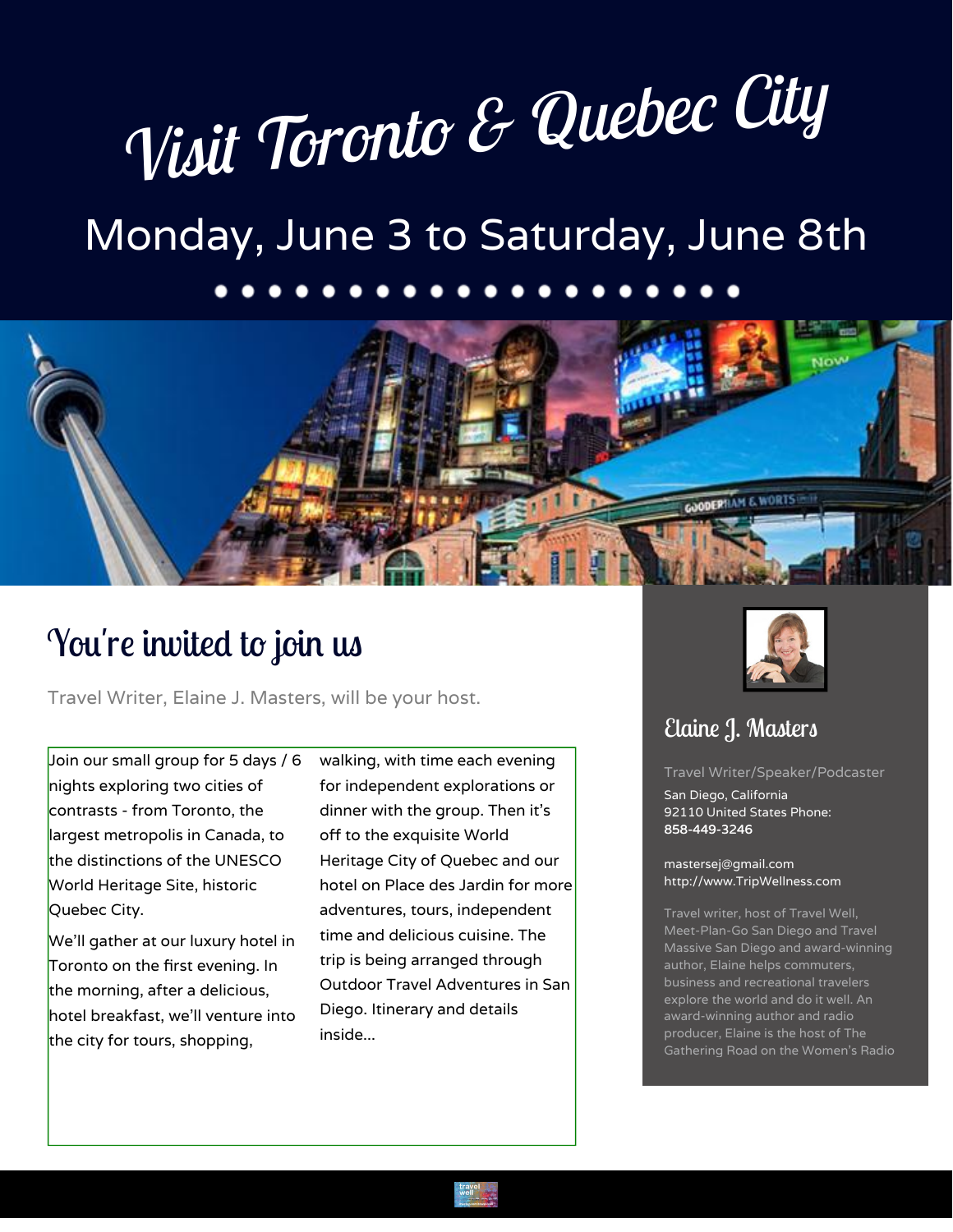# **You're invited to join us**

Fresh from the Canadian Travel Bloggers Exchange in Toronto and full of new culinary, architectural and event ideas,

Elaine will shepard our trip through Toronto and into Quebec City.

#### **The Itinerary Includes:**



**Day 1: Arrive in Toronto** on Monday, June 3 rdand shuttle to the Hilton Garden Inn in downtown, Toronto, where Elaine

will greet you. Rest and enjoy dinner on your own. (Photo left: Optional Hands-free Edge Walk on CN Tower)

**Day 2: Breakfast at the hotel** and then a four hour tour of the city which includes the CN Tower, the Harbourfront, the Rogers Center,

the Air Canada Center, the Marina and Chinatown. Afternoon: Free time to shop at the Eaton Center or visit the Museum of Fine Arts, the Ontario Science Center, or the Toronto Zoo. Enjoy no-host dinner in one of the many local restaurants with the group or on your own.

**Day 3: Toronto to Quebec City** -Breakfast included at the hotel. Enjoy some free time in Toronto to shop or join a group walk of downtown. Private transfer to the train station is included with a 3pm departure to Quebec City. Upon arrival, you'll transfer to our hotel, the spacious Chateau Laurier, which is adjacent to Place de Jardin and close to the

old city, restaurants and nightlife. (Photo Right: Tourism Quebec)

**Day 4: Quebec City** - Breakfast included at the hotel. In the morning, hop on a bus for a 6-hour guided tour of Quebec City. You will see the World Heritage Site and Montmorency falls. You'll be charmed by Orléans Island and visit the Beaupré Coast, where one of the most visited



sites, the Saint-Anne Basilica, receives about a half-million miracle seeking pilgrims yearly. Afterwards, our group will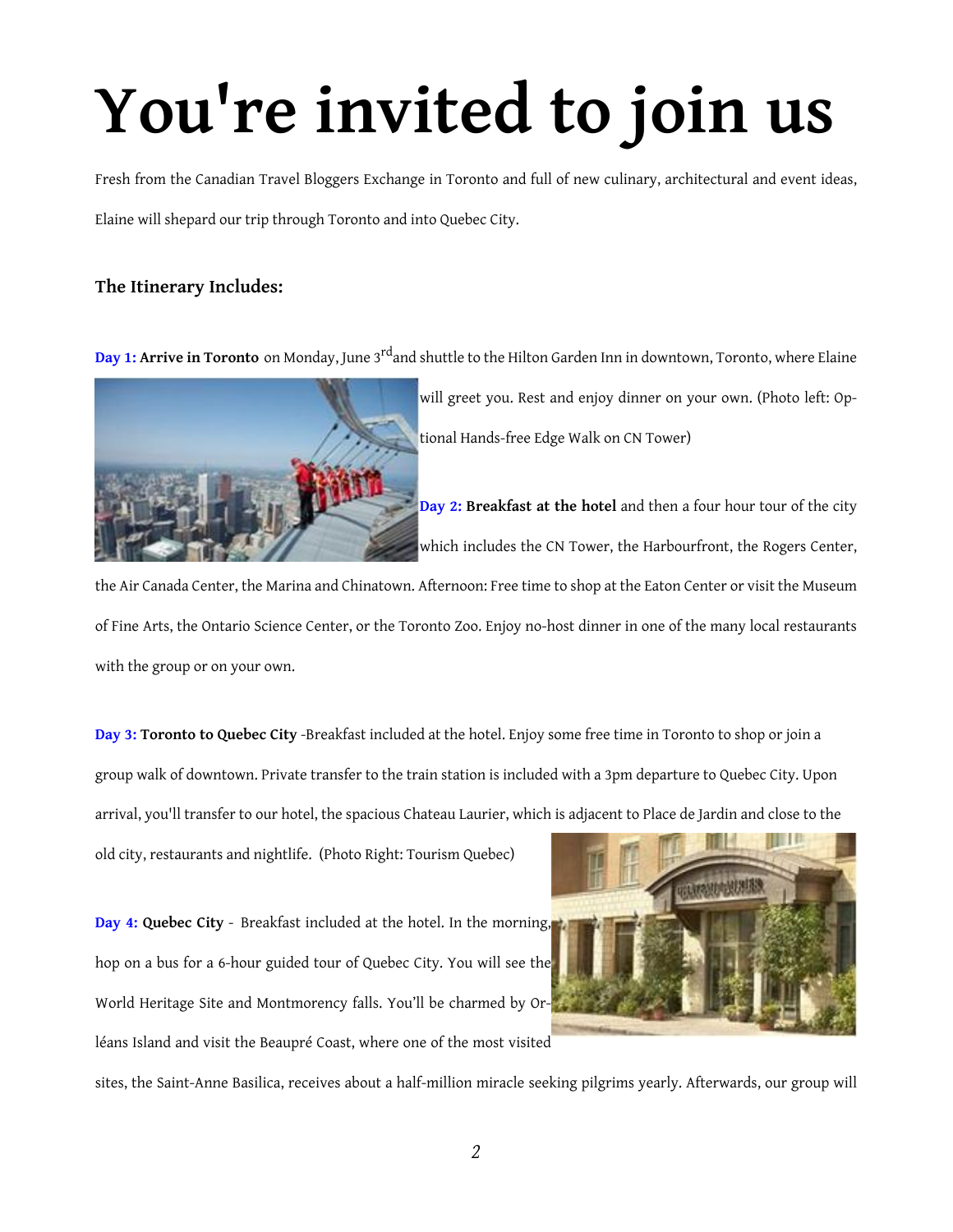

decide from a number of evening activities and choose a restaurant, or you may enjoy the evening independently.

**Day 5: Quebec City** - Breakfast included at the hotel. Enjoy the free day to explore beautiful Quebec City on your own. If you feel like walking, you can go as far as the Old Port where you could explore the colorful marina. Or choose to go shopping on la Rue St-Jean in the old part of the town, where you will find many craft, jewelersy and souvenir crockery shops. La Grande-Allée is full of restaurants for a nice meal to cap your day.

**Day 6: Quebec City & Departure** Breakfast included at the hotel. You will depart individually for the Quebec Airport. Transfer to the airport is not included. (Photo right by Mith-17)

#### **Tour: \$1,300 - cash/check discount or \$1,350 credit card payment**

#### **(Based on a minimum of 10 and double occupancy)**

The tour is being organized with the assistance of Wendy Pacofsky of [San Diego's OT Adventures.](http://www.otadventures.com/) (Photo of the Quebec

City lower waterfront is by Andrea\_44)



#### **Trip details include (and are continued on the next page)**

- Breakfasts at the hotels in Toronto and in Quebec
- 2 nights at the Hilton Garden Inn Downtown Toronto
- 3 nights at the Chateau Laurier located in the heart of the old Québec-City